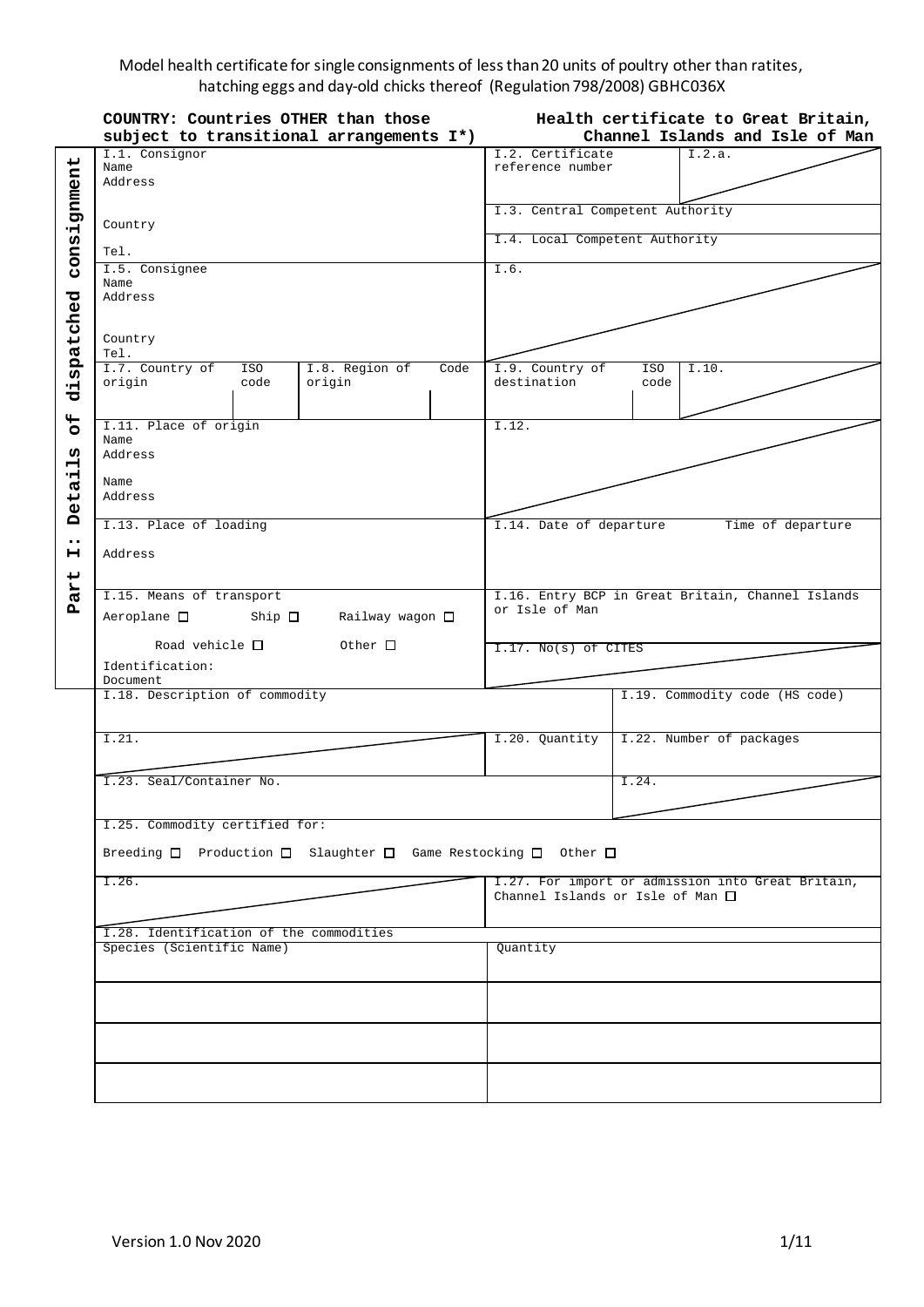**COUNTRY: Countries OTHER than those Single consignments of less than 20 units of subject to transitional arrangements (\*) poultry other than ratites, hatching eggs and day-old chicks thereof (LT20)** II. Health information **II.a.** Certificate II.b. **Part II: Certification** Certification reference number II.1. **Animal health attestation** I, the undersigned official veterinarian, hereby certify that the:  $II.I.1$   $(3)$  [poultry]  $\ddot{\phantom{0}}\phantom{0}\bullet$ (3 )[day-old chicks]  $\overline{H}$ (3 )[hatching eggs] art described in this certificate form a single consignment of less than 20 units and meets the provisions of Article 14 of Directive 2009/158/EC; Ä II.1.2 (3)[poultry has remained on:] (3 )[day-old chicks have hatched from eggs of flocks which have remained on:]  $(3)$ [hatching eggs come from flocks which have remained on:] (1 )the territory of code ……………………………………………………………………………; for at least three months or since hatching when less than three months old; if imported into the third country, territory or zone of origin, this took place in accordance with veterinary conditions at least as strict as the relevant requirements of Directive 2009/158/EC and any subsidiary Decisions; II.1.3  $(3)$ [poultry comes from:] (3 )[day-old chicks have hatched from eggs of flocks coming from:] (3)[hatching eggs come from flocks coming from:] (1)(8) the territory of code ……………………………………………………………………………………………………………………….; (a) which, at the date of issue of this certificate, was free from Newcastle disease as defined in Regulation (EC) No 798/2008; (b) where a surveillance programme for avian influenza in accordance with Regulation (EC) No 798/2008 is carried out; (3 )[II.1.4 poultry comes from: (1) the territory of code ……………………………………………………………………………………….;  $(2)$  either [II.1.4.1] which, at the date of issue of this certificate was free from highly pathogenic and low pathogenic avian influenza as defined in Regulation (EC) No 798/2008;]  $(^2)$  or [II.1.4.1 which, at the date of issue of this certificate was free from highly pathogenic avian influenza as defined in Regulation (EC) No 798/2008, and the poultry has been kept in a holding: (a) in which within the last 30 days prior to import to Great Britain low pathogenic avian influenza has not been present; (b) located in an area which is not placed under official veterinary restrictions by the competent authority in relation to an outbreak of low pathogenic avian influenza and in any case around which within a 1 km radius low pathogenic avian influenza has not been present within the last 30 days prior to import to Great Britain on any holding; (c) where there has been no epidemiological link to a holding where low pathogenic avian influenza has been present within the last 30 days prior to import to Great Britain;]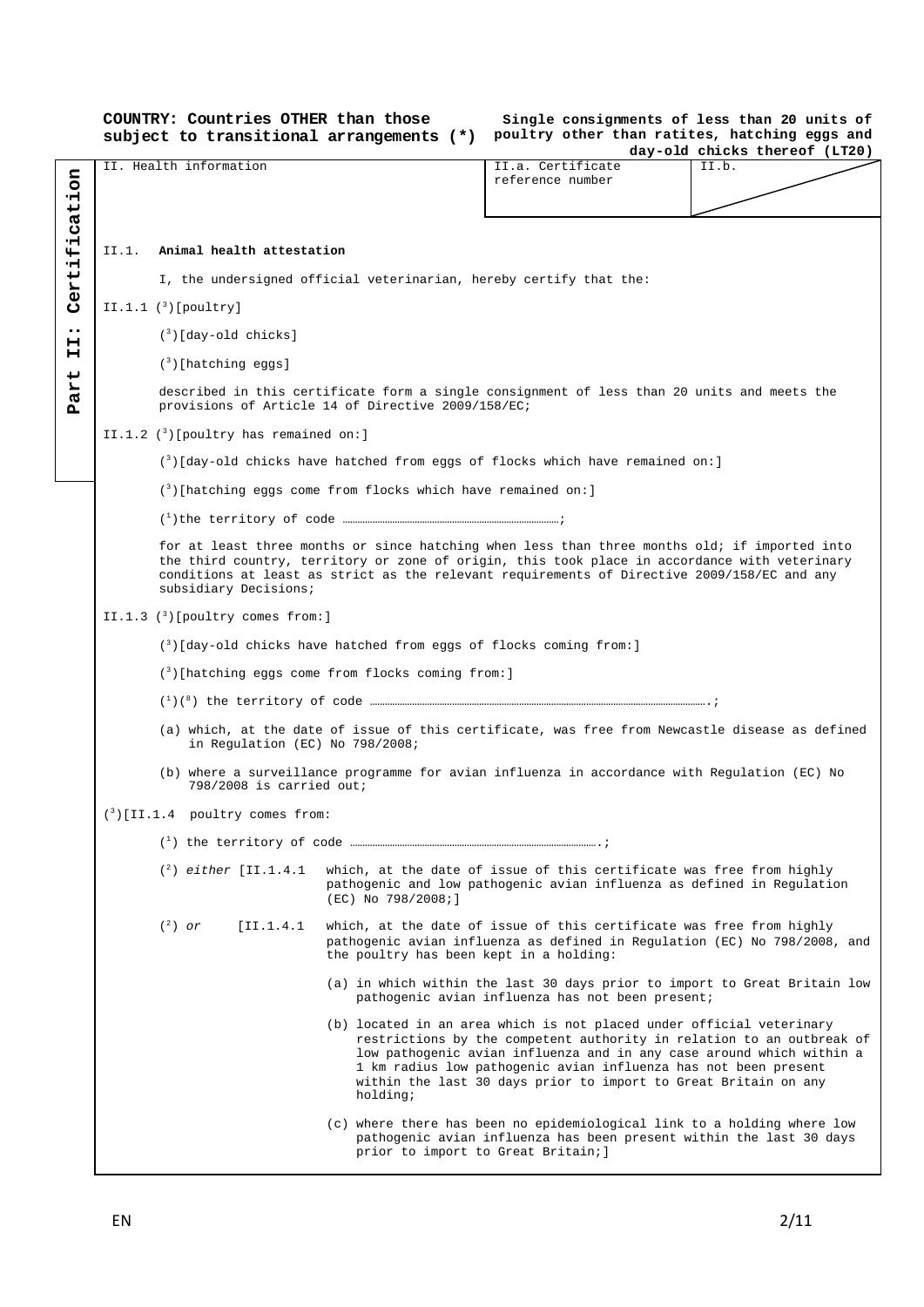**COUNTRY: Countries OTHER than those** 

**subject to transitional arrangements (\*) poultry other than ratites, hatching eggs and Single consignments of less than 20 units of** 

|                                                  | day-old chicks thereof (LT20)                                                                                                                                                                                                                                                                                                                                                                                                 |
|--------------------------------------------------|-------------------------------------------------------------------------------------------------------------------------------------------------------------------------------------------------------------------------------------------------------------------------------------------------------------------------------------------------------------------------------------------------------------------------------|
| II. Health information                           | II.a. Certificate<br>II.b.<br>reference number                                                                                                                                                                                                                                                                                                                                                                                |
| $\binom{3}{2}$ [II.1.4 day-old chicks come from: |                                                                                                                                                                                                                                                                                                                                                                                                                               |
|                                                  |                                                                                                                                                                                                                                                                                                                                                                                                                               |
| $({}^{2})$ either [II.1.4.1]                     | which, at the date of issue of this certificate was free from highly<br>pathogenic and low pathogenic avian influenza as defined in Regulation<br>$(EC)$ No 798/2008;)                                                                                                                                                                                                                                                        |
| $(^2)$ or<br>[II.1.4.1]                          | which, at the date of issue of this certificate was free from highly<br>pathogenic avian influenza as defined in Regulation (EC) No 798/2008, and<br>the day-old chicks hatched from eggs coming from flocks which have been<br>kept in a holding:                                                                                                                                                                            |
|                                                  | (a) in which low pathogenic avian influenza has not been present within<br>the last 30 days prior to the time of collection of the eggs from<br>which the day-old chicks were hatched;                                                                                                                                                                                                                                        |
|                                                  | (b) located in an area which is not placed under official veterinary<br>restrictions by the competent authority in relation to an outbreak of<br>low pathogenic avian influenza and in any case around which within a<br>1 km radius low pathogenic avian influenza has not been present<br>within the last 30 days prior to the time of collection of the eggs<br>from which the day-old chicks have hatched on any holding; |
|                                                  | (c) where there has been no epidemiological link to a holding where low<br>pathogenic avian influenza has been present within the last 30 days<br>prior to the time of collection of the eggs from which the day-old<br>chicks have hatched; 11                                                                                                                                                                               |
| $(3)$ [II.1.4 hatching eggs come from:           |                                                                                                                                                                                                                                                                                                                                                                                                                               |
|                                                  |                                                                                                                                                                                                                                                                                                                                                                                                                               |
| $({}^{2})$ either [II.1.4.1]                     | which, at the date of issue of this certificate was free from highly<br>pathogenic and low pathogenic avian influenza as defined in Regulation<br>$(EC)$ No 798/2008;)                                                                                                                                                                                                                                                        |
| $(^2)$ or<br>[II.1.4.1]                          | which, at the date of issue of this certificate was free from highly<br>pathogenic avian influenza as defined in Regulation (EC) No 798/2008, and<br>the hatching eggs were derived from flocks kept in a holding:                                                                                                                                                                                                            |
|                                                  | (a) in which low pathogenic avian influenza has not been present within<br>the last 30 days prior to the time of collection of the eggs;                                                                                                                                                                                                                                                                                      |
|                                                  | (b) located in an area which is not placed under official veterinary<br>restrictions by the competent authority in relation to an outbreak of<br>low pathogenic avian influenza and in any case around which within a<br>1 km radius low pathogenic avian influenza has not been present<br>within the last 30 days prior to the time of collection of the eggs<br>on any holding;                                            |
|                                                  | (c) where there has been no epidemiological link to a holding where low<br>pathogenic avian influenza has been present within the last 30 days<br>prior to the time of collection of the eggs; ]]                                                                                                                                                                                                                             |
| $({}^{3})$ [II.1.5.1<br>II.1.5                   | poultry has not been vaccinated against avian influenza and does not come<br>from flocks vaccinated against avian influenza; ]                                                                                                                                                                                                                                                                                                |
| $(3)$ [II.1.5.1]                                 | day-old chicks have not been vaccinated against avian influenza and have<br>hatched from eggs coming from flocks which: ]                                                                                                                                                                                                                                                                                                     |
| $(3)$ [II.1.5.1]                                 | hatching eggs have not been vaccinated against avian influenza and have<br>been collected from flocks which: ]                                                                                                                                                                                                                                                                                                                |
|                                                  | $(^2)$ either<br>[have not been vaccinated against avian influenza]                                                                                                                                                                                                                                                                                                                                                           |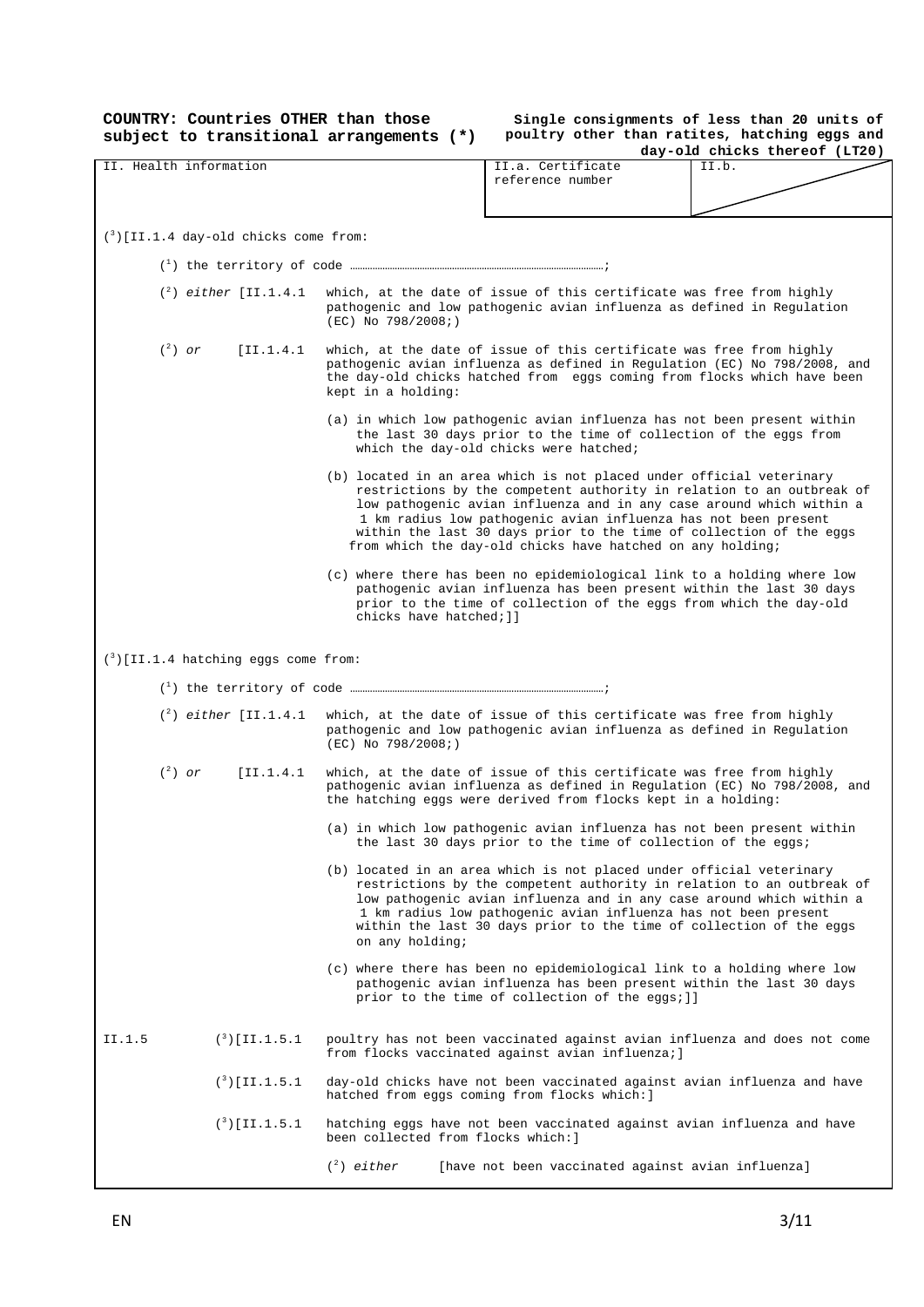|           | COUNTRY: Countries OTHER than those | subject to transitional arrangements (*)                                                                                                                              |                                                                                                                                                                                                                                                                                                        | Single consignments of less than 20 units of<br>poultry other than ratites, hatching eggs and |  |
|-----------|-------------------------------------|-----------------------------------------------------------------------------------------------------------------------------------------------------------------------|--------------------------------------------------------------------------------------------------------------------------------------------------------------------------------------------------------------------------------------------------------------------------------------------------------|-----------------------------------------------------------------------------------------------|--|
|           |                                     |                                                                                                                                                                       |                                                                                                                                                                                                                                                                                                        | day-old chicks thereof (LT20)                                                                 |  |
|           | II. Health information              |                                                                                                                                                                       | II.a. Certificate<br>reference number                                                                                                                                                                                                                                                                  | II.b.                                                                                         |  |
| $(^2)$ or | No 798/2008 using:                  | [have been vaccinated against avian influenza in<br>accordance with a vaccination plan under Regulation (EC)                                                          |                                                                                                                                                                                                                                                                                                        |                                                                                               |  |
|           |                                     |                                                                                                                                                                       | (name and type of used vaccine(s))                                                                                                                                                                                                                                                                     |                                                                                               |  |
|           |                                     |                                                                                                                                                                       |                                                                                                                                                                                                                                                                                                        |                                                                                               |  |
| II.1.6    | $(3)$ [II.1.6.1]                    | hatching on a holding: ]                                                                                                                                              | poultry has been kept prior to export for at least 21 days or since                                                                                                                                                                                                                                    |                                                                                               |  |
|           | $(3)$ [II.1.6.1]                    | day-old chicks have hatched:                                                                                                                                          |                                                                                                                                                                                                                                                                                                        |                                                                                               |  |
|           |                                     | - from eggs coming from flocks which at the time of the collection of the<br>eggs for hatching have been kept for at least 21 days or since hatching<br>on a holding: |                                                                                                                                                                                                                                                                                                        |                                                                                               |  |
|           |                                     | - on a holding or in a hatchery: ]                                                                                                                                    |                                                                                                                                                                                                                                                                                                        |                                                                                               |  |
|           | $(3)$ [II.1.6.1]                    | hatching on a holding: ]                                                                                                                                              | hatching eggs were collected from flocks which at the time of collection<br>of the eggs for export have been kept for at least 21 days or since                                                                                                                                                        |                                                                                               |  |
|           |                                     | health restriction;                                                                                                                                                   | (a) which, at the time of consignment, was not subject to any animal                                                                                                                                                                                                                                   |                                                                                               |  |
|           |                                     | the previous 30 days; ]                                                                                                                                               | (b) within a 10 km radius of which, including, where appropriate, the<br>territory of a neighbouring country, there has been no outbreak of<br>highly pathogenic avian influenza or Newcastle disease for at least                                                                                     |                                                                                               |  |
|           | $({}^{3})$ [II.1.6.2]               | poultry comes from flocks: ]                                                                                                                                          |                                                                                                                                                                                                                                                                                                        |                                                                                               |  |
|           | $({}^{3})$ [II.1.6.2                |                                                                                                                                                                       | day-old chicks have hatched from eggs coming from flocks: ]                                                                                                                                                                                                                                            |                                                                                               |  |
|           | $(^3)$ [II.1.6.2]                   | hatching eggs come from flocks: ]                                                                                                                                     |                                                                                                                                                                                                                                                                                                        |                                                                                               |  |
|           |                                     | certificate or with wild birds]];                                                                                                                                     | which since hatching or for at least 21 days prior to export or<br>collection of the eggs for export or for hatching have had no contact<br>with poultry or eggs not meeting the requirements laid down in this                                                                                        |                                                                                               |  |
| II.1.7    | $(3)$ [II.1.7.1]                    | $which:$ ]                                                                                                                                                            | poultry comes from flocks which have been kept in isolation from other<br>poultry for at least 21 days prior to sampling or since hatching, and                                                                                                                                                        |                                                                                               |  |
|           | $(3)$ [II.1.7.1]                    |                                                                                                                                                                       | day-old chicks are hatched from eggs coming from flocks which: ]                                                                                                                                                                                                                                       |                                                                                               |  |
|           | $(3)$ [II.1.7.1]                    |                                                                                                                                                                       | hatching eggs are collected from flocks which: ]                                                                                                                                                                                                                                                       |                                                                                               |  |
|           |                                     | infection at 5 % prevalence.                                                                                                                                          | have been found negative in serological tests for Salmonella Pullorum and<br>Salmonella Gallinarum antibodies in the three months preceding dispatch<br>using testing methods as set out in Section I of Annex 3 to Regulation<br>(EC) No 798/2008 at a level which gives 95 % confidence of detecting |                                                                                               |  |
| II.1.8    | $(3)$ [II.1.8.1]                    | poultry has:                                                                                                                                                          |                                                                                                                                                                                                                                                                                                        |                                                                                               |  |
|           | $(2)$ either                        |                                                                                                                                                                       | [not been vaccinated against Newcastle disease: ]                                                                                                                                                                                                                                                      |                                                                                               |  |
|           | $(^2)$ or                           | conditions in the table below: ]]                                                                                                                                     | [been vaccinated against Newcastle disease according to the following                                                                                                                                                                                                                                  |                                                                                               |  |
|           | $(^3)$ [II.1.8.1                    | day old chicks have:                                                                                                                                                  |                                                                                                                                                                                                                                                                                                        |                                                                                               |  |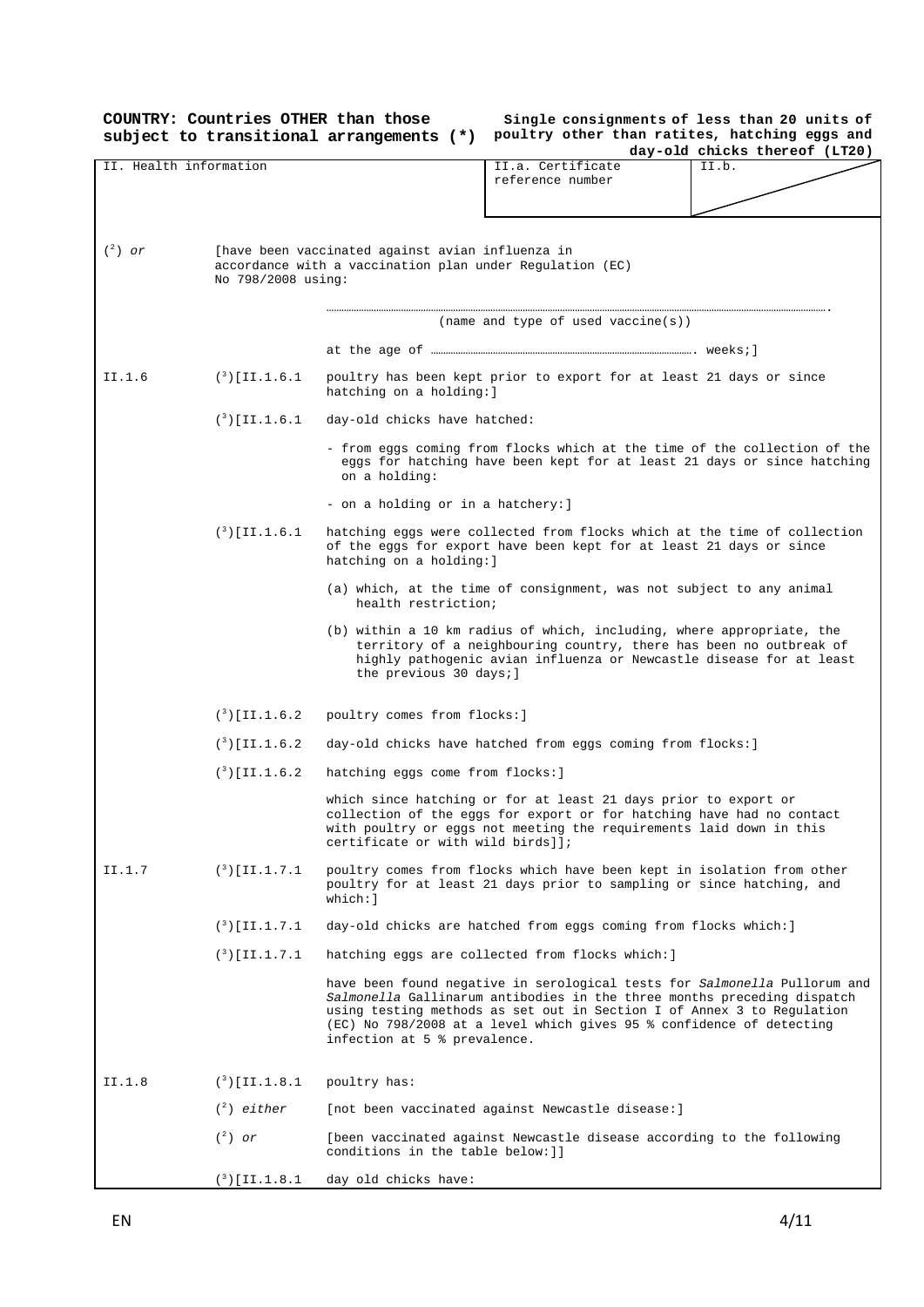**COUNTRY: Countries OTHER than those subject to transitional arrangements (\*)**

| Single consignments of less than 20 units |  |
|-------------------------------------------|--|
| of poultry other than ratites, hatching   |  |
| eggs and day-old chicks thereof (LT20)    |  |

|                  |                        |           |                      |                                                                                                            |                                                      |                                                                                                                                              |        | eggs and day-old chicks thereof (LT20)                             |  |
|------------------|------------------------|-----------|----------------------|------------------------------------------------------------------------------------------------------------|------------------------------------------------------|----------------------------------------------------------------------------------------------------------------------------------------------|--------|--------------------------------------------------------------------|--|
|                  | II. Health information |           |                      |                                                                                                            |                                                      | II.a. Certificate<br>reference number                                                                                                        |        | II.b.                                                              |  |
|                  |                        |           |                      |                                                                                                            |                                                      |                                                                                                                                              |        |                                                                    |  |
|                  |                        |           |                      |                                                                                                            |                                                      |                                                                                                                                              |        |                                                                    |  |
|                  | $(^2)$ either          |           |                      |                                                                                                            | [not been vaccinated against Newcastle disease; and] |                                                                                                                                              |        |                                                                    |  |
|                  |                        | $(^2)$ or |                      |                                                                                                            | conditions in the table below; and]                  | [been vaccinated against Newcastle disease according to the following                                                                        |        |                                                                    |  |
|                  |                        |           |                      | have hatched from eggs coming from flocks which have:                                                      |                                                      |                                                                                                                                              |        |                                                                    |  |
|                  |                        |           | $(2)$ either         | [not been vaccinated against Newcastle disease;]                                                           |                                                      |                                                                                                                                              |        |                                                                    |  |
|                  |                        | $(^2)$ or |                      | [been vaccinated against Newcastle disease according to the following<br>conditions in the table below: ]] |                                                      |                                                                                                                                              |        |                                                                    |  |
|                  |                        |           | $(3)$ [II.1.8.1]     |                                                                                                            |                                                      | hatching eggs have been collected from flocks:                                                                                               |        |                                                                    |  |
|                  |                        |           | $(^2)$ either        |                                                                                                            |                                                      | [which have not been vaccinated against Newcastle disease;]                                                                                  |        |                                                                    |  |
|                  |                        | $(^2)$ or |                      |                                                                                                            |                                                      | [has been vaccinated against Newcastle disease according to the<br>following conditions in the table below: ] ]                              |        |                                                                    |  |
|                  | Identification         |           | Age of the           |                                                                                                            | Date of                                              | Name and type                                                                                                                                | Batch  | Name and                                                           |  |
|                  | of the flock           |           | birds                |                                                                                                            | vaccination<br>[dd/mm/yyyy]                          | (live or<br>inactivated) of<br>ND virus strain<br>used in<br>vaccine(s)                                                                      | number | manufacturer<br>of vaccine                                         |  |
|                  |                        |           |                      |                                                                                                            |                                                      |                                                                                                                                              |        |                                                                    |  |
|                  |                        |           |                      |                                                                                                            |                                                      |                                                                                                                                              |        |                                                                    |  |
|                  |                        |           |                      |                                                                                                            |                                                      |                                                                                                                                              |        |                                                                    |  |
|                  |                        |           |                      |                                                                                                            |                                                      |                                                                                                                                              |        |                                                                    |  |
|                  |                        |           | $({}^{3})$ [II.1.8.2 | poultry: ]                                                                                                 |                                                      |                                                                                                                                              |        |                                                                    |  |
|                  |                        |           | $(3)$ [II.1.8.2      |                                                                                                            |                                                      | day-old chicks have hatched from eggs coming from flocks which: ]                                                                            |        |                                                                    |  |
|                  |                        |           | $(3)$ [II.1.8.2]     |                                                                                                            |                                                      | hatching eggs have been collected from flocks which: ]                                                                                       |        |                                                                    |  |
|                  |                        |           |                      |                                                                                                            |                                                      |                                                                                                                                              |        |                                                                    |  |
|                  |                        |           |                      |                                                                                                            | the following conditions:                            | have been vaccinated with officially approved vaccines according to                                                                          |        |                                                                    |  |
|                  | Identification         |           | Age of the           |                                                                                                            | Date of                                              | Vaccinated                                                                                                                                   | Batch  | Name,                                                              |  |
|                  | of the flock           |           | birds                |                                                                                                            | vaccination<br>[dd/mm/yyyy]                          | against                                                                                                                                      | number | manufacturer,<br>and type of<br>officially<br>approved<br>vaccines |  |
|                  |                        |           |                      |                                                                                                            |                                                      |                                                                                                                                              |        |                                                                    |  |
|                  |                        |           |                      |                                                                                                            |                                                      |                                                                                                                                              |        |                                                                    |  |
|                  |                        |           |                      |                                                                                                            |                                                      |                                                                                                                                              |        |                                                                    |  |
| II.1.9           |                        |           | $(3)$ [II.1.9.1      |                                                                                                            | authority; ]                                         | day-old chicks have hatched from eggs which prior to incubation had<br>been disinfected in accordance with the instructions of the competent |        |                                                                    |  |
| $(3)$ [II.1.9.1] |                        |           |                      |                                                                                                            |                                                      |                                                                                                                                              |        |                                                                    |  |
|                  |                        |           |                      |                                                                                                            |                                                      | and have been disinfected in accordance with my instructions, using                                                                          |        |                                                                    |  |
|                  |                        |           |                      |                                                                                                            |                                                      |                                                                                                                                              |        |                                                                    |  |
|                  |                        |           |                      |                                                                                                            |                                                      |                                                                                                                                              |        |                                                                    |  |
|                  |                        |           |                      |                                                                                                            |                                                      |                                                                                                                                              |        |                                                                    |  |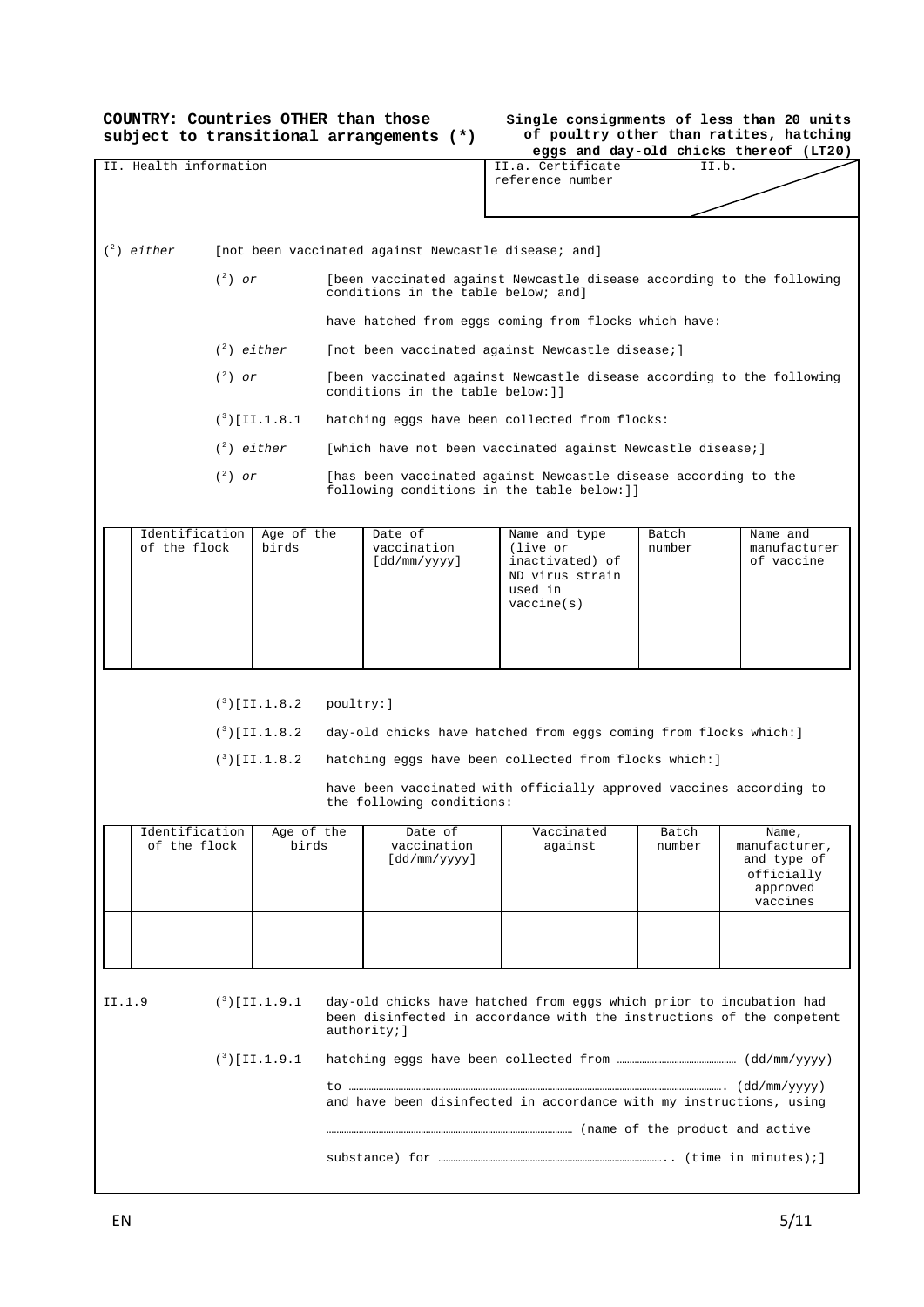**COUNTRY: Countries OTHER than those subject to transitional arrangements (\*)**

### **Single consignments of less than 20 units of poultry other than ratites, hatching**

|                                      |                                                                                                                                                                                                                                                                                                                                                                               |                                                                                                                                                                                       |                                       |                                                                                                                                                                       | eggs and day-old chicks thereof (LT20) |                                          |  |
|--------------------------------------|-------------------------------------------------------------------------------------------------------------------------------------------------------------------------------------------------------------------------------------------------------------------------------------------------------------------------------------------------------------------------------|---------------------------------------------------------------------------------------------------------------------------------------------------------------------------------------|---------------------------------------|-----------------------------------------------------------------------------------------------------------------------------------------------------------------------|----------------------------------------|------------------------------------------|--|
| II. Health information               |                                                                                                                                                                                                                                                                                                                                                                               |                                                                                                                                                                                       | II.a. Certificate<br>reference number |                                                                                                                                                                       | II.b.                                  |                                          |  |
|                                      |                                                                                                                                                                                                                                                                                                                                                                               |                                                                                                                                                                                       |                                       |                                                                                                                                                                       |                                        |                                          |  |
| II.2.                                |                                                                                                                                                                                                                                                                                                                                                                               | Public health additional guarantees                                                                                                                                                   |                                       |                                                                                                                                                                       |                                        |                                          |  |
|                                      |                                                                                                                                                                                                                                                                                                                                                                               |                                                                                                                                                                                       |                                       | I, the undersigned official veterinarian, hereby certify that the:                                                                                                    |                                        |                                          |  |
| $({}^{4})({}^{5})$ [II.2.1]          | poultry is intended for private domestic use or leading to the direct supply, by the<br>producer, of small quantities of primary products to the final consumer or to local<br>retail establishments directly supplying the primary products to the final consumer<br>as referred to in Article 1(3) of Regulation (EC) No 2160/2003 and fulfils the<br>following conditions: |                                                                                                                                                                                       |                                       |                                                                                                                                                                       |                                        |                                          |  |
| $(^{3})$ [II.2.1                     |                                                                                                                                                                                                                                                                                                                                                                               | poultry comes from flocks of origin or a group of poultry which have been kept in<br>isolation from other poultry for at least 21 days prior to sampling or since<br>hatching, which] |                                       |                                                                                                                                                                       |                                        |                                          |  |
| $(^{3})$ [II.2.1                     |                                                                                                                                                                                                                                                                                                                                                                               |                                                                                                                                                                                       |                                       | flocks from which the eggs were collected of which the day-old chicks have hatched]                                                                                   |                                        |                                          |  |
| $(^{3})$ [II.2.1                     |                                                                                                                                                                                                                                                                                                                                                                               |                                                                                                                                                                                       |                                       | flocks from which the hatching eggs have been collected]                                                                                                              |                                        |                                          |  |
|                                      |                                                                                                                                                                                                                                                                                                                                                                               | its result must be entered:                                                                                                                                                           |                                       | have been subjected to testing before dispatch in accordance with point (7) of<br>Section I of Annex III to Regulation (EC) No 798/2008 and the date of this test and |                                        |                                          |  |
| Identification                       |                                                                                                                                                                                                                                                                                                                                                                               | Age of the                                                                                                                                                                            |                                       | Date of last sampling of the                                                                                                                                          |                                        | Results of all testing in                |  |
| of the flock                         |                                                                                                                                                                                                                                                                                                                                                                               | birds                                                                                                                                                                                 |                                       | flock from which the testing<br>result is known [dd/mm/yyyy]                                                                                                          |                                        | the flock $(^5)$<br>positive<br>negative |  |
|                                      |                                                                                                                                                                                                                                                                                                                                                                               |                                                                                                                                                                                       |                                       |                                                                                                                                                                       |                                        |                                          |  |
|                                      |                                                                                                                                                                                                                                                                                                                                                                               |                                                                                                                                                                                       |                                       |                                                                                                                                                                       |                                        |                                          |  |
| $({}^{3})({}^{5})$ [II.2.2]<br>II.3. | if intended for breeding, neither Salmonella Enteritidis nor Salmonella Typhimurium<br>were detected during testing referred to in point II.2.1. above.]<br>Animal health additional guarantees                                                                                                                                                                               |                                                                                                                                                                                       |                                       |                                                                                                                                                                       |                                        |                                          |  |
|                                      |                                                                                                                                                                                                                                                                                                                                                                               |                                                                                                                                                                                       |                                       |                                                                                                                                                                       |                                        |                                          |  |
|                                      | I the undersigned official veterinarian, further certify that the consignment is<br>intended for Great Britain the status of which has been established in accordance<br>with Article 15(2) of Directive 2009/158/EC, and                                                                                                                                                     |                                                                                                                                                                                       |                                       |                                                                                                                                                                       |                                        |                                          |  |
| $(°)$ [II.3.1                        | $(3)$ [the poultry come from flocks, which:]                                                                                                                                                                                                                                                                                                                                  |                                                                                                                                                                                       |                                       |                                                                                                                                                                       |                                        |                                          |  |
|                                      | $(3)$ [the day-old chicks have hatched from eggs coming from flocks, which: ]                                                                                                                                                                                                                                                                                                 |                                                                                                                                                                                       |                                       |                                                                                                                                                                       |                                        |                                          |  |
|                                      | (3) [the hatching eggs were collected from flocks, which: ]                                                                                                                                                                                                                                                                                                                   |                                                                                                                                                                                       |                                       |                                                                                                                                                                       |                                        |                                          |  |
|                                      | have been examined and tested in accordance with point 8 of Section I of Annex 3 to<br>Regulation (EC) No 798/2008.]]                                                                                                                                                                                                                                                         |                                                                                                                                                                                       |                                       |                                                                                                                                                                       |                                        |                                          |  |
|                                      |                                                                                                                                                                                                                                                                                                                                                                               |                                                                                                                                                                                       |                                       |                                                                                                                                                                       |                                        |                                          |  |
|                                      |                                                                                                                                                                                                                                                                                                                                                                               |                                                                                                                                                                                       |                                       |                                                                                                                                                                       |                                        |                                          |  |
|                                      |                                                                                                                                                                                                                                                                                                                                                                               |                                                                                                                                                                                       |                                       |                                                                                                                                                                       |                                        |                                          |  |
|                                      |                                                                                                                                                                                                                                                                                                                                                                               |                                                                                                                                                                                       |                                       |                                                                                                                                                                       |                                        |                                          |  |
|                                      |                                                                                                                                                                                                                                                                                                                                                                               |                                                                                                                                                                                       |                                       |                                                                                                                                                                       |                                        |                                          |  |
|                                      |                                                                                                                                                                                                                                                                                                                                                                               |                                                                                                                                                                                       |                                       |                                                                                                                                                                       |                                        |                                          |  |
|                                      |                                                                                                                                                                                                                                                                                                                                                                               |                                                                                                                                                                                       |                                       |                                                                                                                                                                       |                                        |                                          |  |
|                                      |                                                                                                                                                                                                                                                                                                                                                                               |                                                                                                                                                                                       |                                       |                                                                                                                                                                       |                                        |                                          |  |
|                                      |                                                                                                                                                                                                                                                                                                                                                                               |                                                                                                                                                                                       |                                       |                                                                                                                                                                       |                                        |                                          |  |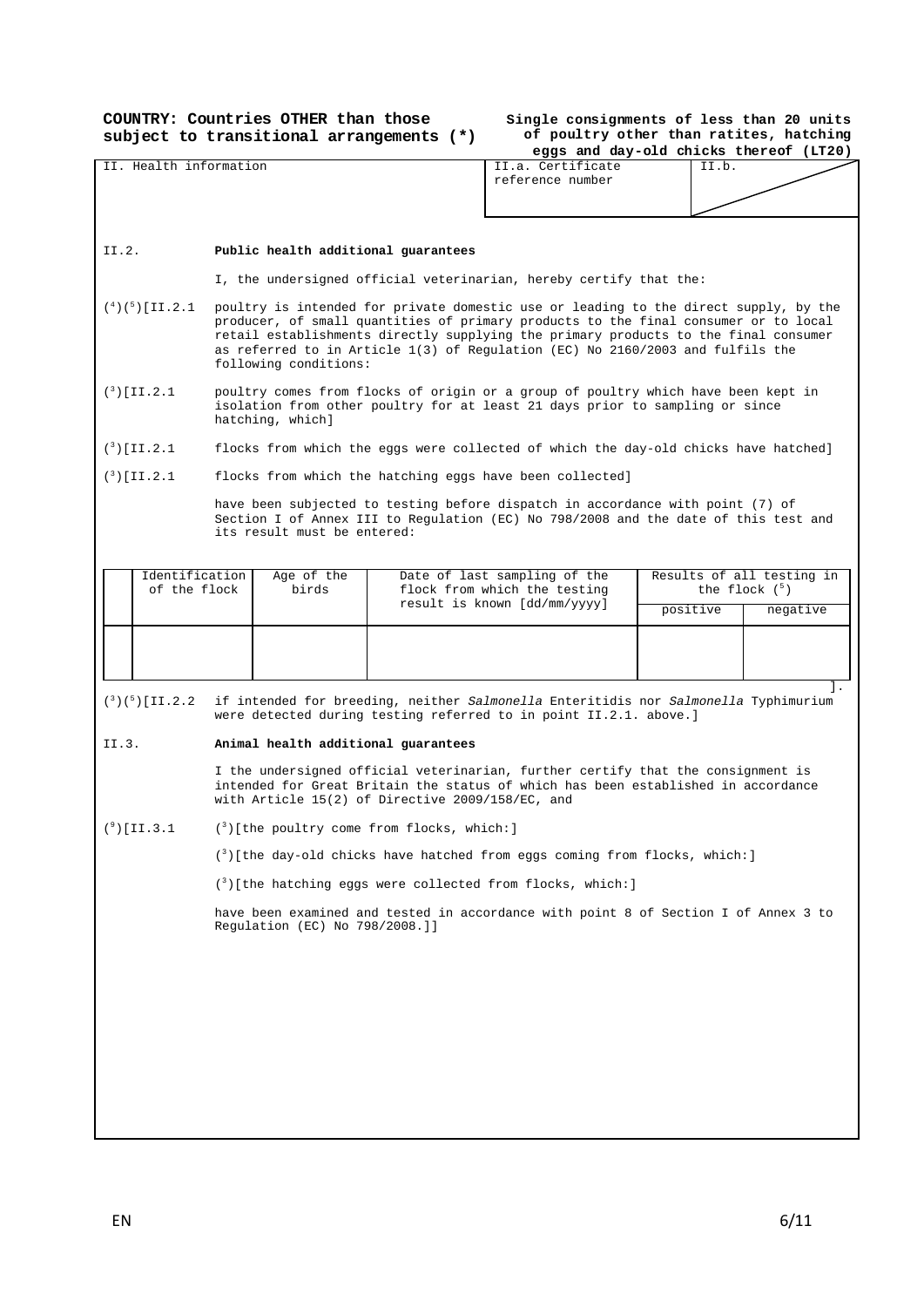#### **COUNTRY: Countries OTHER than those subject to transitional arrangements (\*)**

# **Single consignments of less than 20 units of poultry other than ratites, hatching eggs**

|                            |                                                                                                                                                                                                                                                                                                                                                           |                                                                                                                                                  |                                                                                                                                                                                                     | and day-old chicks thereof (LT20) |  |  |
|----------------------------|-----------------------------------------------------------------------------------------------------------------------------------------------------------------------------------------------------------------------------------------------------------------------------------------------------------------------------------------------------------|--------------------------------------------------------------------------------------------------------------------------------------------------|-----------------------------------------------------------------------------------------------------------------------------------------------------------------------------------------------------|-----------------------------------|--|--|
| II. Health information     |                                                                                                                                                                                                                                                                                                                                                           |                                                                                                                                                  | II.a. Certificate<br>reference number                                                                                                                                                               | II.b.                             |  |  |
|                            |                                                                                                                                                                                                                                                                                                                                                           |                                                                                                                                                  |                                                                                                                                                                                                     |                                   |  |  |
|                            |                                                                                                                                                                                                                                                                                                                                                           |                                                                                                                                                  |                                                                                                                                                                                                     |                                   |  |  |
| II.4                       |                                                                                                                                                                                                                                                                                                                                                           | Additional health requirements                                                                                                                   |                                                                                                                                                                                                     |                                   |  |  |
|                            |                                                                                                                                                                                                                                                                                                                                                           | I, the undersigned official veterinarian, further certify that:                                                                                  |                                                                                                                                                                                                     |                                   |  |  |
|                            |                                                                                                                                                                                                                                                                                                                                                           |                                                                                                                                                  | $\binom{3}{6}$ [II.4.1 although the use of vaccines against Newcastle disease which do not fulfil the specific<br>requirements of Annex 6 (II) to Regulation (EC) No 798/2008 is not prohibited in: |                                   |  |  |
|                            |                                                                                                                                                                                                                                                                                                                                                           |                                                                                                                                                  |                                                                                                                                                                                                     |                                   |  |  |
|                            |                                                                                                                                                                                                                                                                                                                                                           | $\binom{3}{2}$ [the poultry and the flocks it comes from:]                                                                                       |                                                                                                                                                                                                     |                                   |  |  |
|                            |                                                                                                                                                                                                                                                                                                                                                           | (3) [the day-old chicks have hatched from eggs coming from flocks, which:]                                                                       |                                                                                                                                                                                                     |                                   |  |  |
|                            |                                                                                                                                                                                                                                                                                                                                                           | $(3)$ [the hatching eggs have been collected from flocks, which: ]                                                                               |                                                                                                                                                                                                     |                                   |  |  |
|                            |                                                                                                                                                                                                                                                                                                                                                           | (a) has not been vaccinated for at least the previous 12 months with such vaccines;                                                              |                                                                                                                                                                                                     |                                   |  |  |
|                            | (b) underwent a virus isolation test for Newcastle disease, carried out in an official<br>laboratory not earlier than 14 days preceding consignment on a random sample of<br>cloacal swabs from at least 60 birds in each flock and in which no avian<br>paramyxoviruses with an Intracerebral Pathogenicity Index (ICPI) of more than 0,4<br>were found; |                                                                                                                                                  |                                                                                                                                                                                                     |                                   |  |  |
|                            |                                                                                                                                                                                                                                                                                                                                                           | (c) has not been in contact during the last 60 days before consignment with poultry<br>which does not fulfil the conditions in $(a)$ and $(b)$ ; |                                                                                                                                                                                                     |                                   |  |  |
|                            |                                                                                                                                                                                                                                                                                                                                                           | (d) has been kept in isolation under official surveillance on the establishment of<br>origin in the 14-day period mentioned in $(b)$ ; ]         |                                                                                                                                                                                                     |                                   |  |  |
| II.5.                      | Animal transport Attestation                                                                                                                                                                                                                                                                                                                              |                                                                                                                                                  |                                                                                                                                                                                                     |                                   |  |  |
|                            |                                                                                                                                                                                                                                                                                                                                                           | I, the undersigned official veterinarian, further certify that the:                                                                              |                                                                                                                                                                                                     |                                   |  |  |
| $({}^{3})({}^{7})$ [II.5.1 |                                                                                                                                                                                                                                                                                                                                                           | poultry described in this certificate are transported in crates or cages which:                                                                  |                                                                                                                                                                                                     |                                   |  |  |
|                            | (i)                                                                                                                                                                                                                                                                                                                                                       | are designed to prevent any excrement escaping and reduce to a minimum any loss<br>of feathers during transport;                                 |                                                                                                                                                                                                     |                                   |  |  |
|                            | (iii)                                                                                                                                                                                                                                                                                                                                                     | allow visual inspection of the poultry;                                                                                                          |                                                                                                                                                                                                     |                                   |  |  |
|                            |                                                                                                                                                                                                                                                                                                                                                           | (iii) allow cleansing and disinfection;                                                                                                          |                                                                                                                                                                                                     |                                   |  |  |
|                            |                                                                                                                                                                                                                                                                                                                                                           | (iv) have been cleansed and disinfected before loading in accordance with the<br>instructions of the competent authority; and which: ]           |                                                                                                                                                                                                     |                                   |  |  |
|                            |                                                                                                                                                                                                                                                                                                                                                           |                                                                                                                                                  |                                                                                                                                                                                                     |                                   |  |  |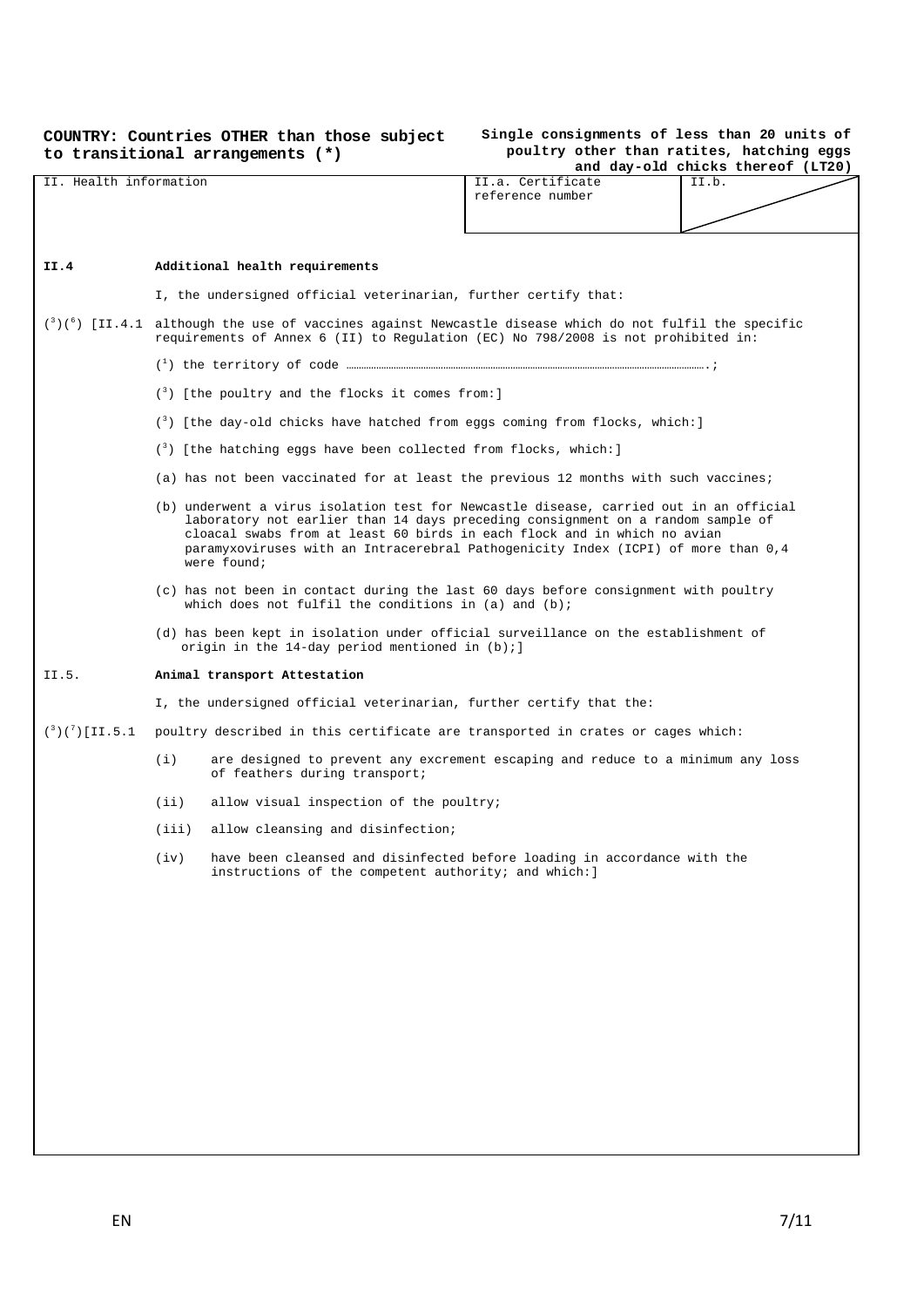|                                                                                                                                                                                                                                                                                                |                                                                                                                                                                                                                                                                                                                                               |       | COUNTRY: Countries OTHER than those<br>subject to transitional arrangements |                                                                                                                                                                                                              | Single consignments of less than 20 units of<br>poultry other than ratites, hatching eggs and<br>day-old chicks thereof (LT20) |  |  |
|------------------------------------------------------------------------------------------------------------------------------------------------------------------------------------------------------------------------------------------------------------------------------------------------|-----------------------------------------------------------------------------------------------------------------------------------------------------------------------------------------------------------------------------------------------------------------------------------------------------------------------------------------------|-------|-----------------------------------------------------------------------------|--------------------------------------------------------------------------------------------------------------------------------------------------------------------------------------------------------------|--------------------------------------------------------------------------------------------------------------------------------|--|--|
| $(*)$<br>II. Health information                                                                                                                                                                                                                                                                |                                                                                                                                                                                                                                                                                                                                               |       |                                                                             | II.a. Certificate reference<br>number                                                                                                                                                                        | II.b.                                                                                                                          |  |  |
| $({}^{3})({}^{7})$ [II.5.1<br>day-old chicks described in this certificate are transported in perfectly clean,<br>disposable boxes used for the first time which are designed to prevent any excrement<br>escaping and reduce to a minimum any loss of feathers during transport: and which: ] |                                                                                                                                                                                                                                                                                                                                               |       |                                                                             |                                                                                                                                                                                                              |                                                                                                                                |  |  |
|                                                                                                                                                                                                                                                                                                | $(^{3})$ [II.5.1<br>hatching eggs are transported in perfectly clean and disposable boxes used for the<br>first time which: ]                                                                                                                                                                                                                 |       |                                                                             |                                                                                                                                                                                                              |                                                                                                                                |  |  |
|                                                                                                                                                                                                                                                                                                |                                                                                                                                                                                                                                                                                                                                               | (i)   |                                                                             | contain only poultry other than ratites. day-old chicks or hatching eggs<br>thereof of the same species, category and type coming from the same holding:                                                     |                                                                                                                                |  |  |
|                                                                                                                                                                                                                                                                                                |                                                                                                                                                                                                                                                                                                                                               | (iii) | bear the following information:                                             |                                                                                                                                                                                                              |                                                                                                                                |  |  |
|                                                                                                                                                                                                                                                                                                |                                                                                                                                                                                                                                                                                                                                               |       |                                                                             | the name of the country, territory or zone of consignment,                                                                                                                                                   |                                                                                                                                |  |  |
|                                                                                                                                                                                                                                                                                                |                                                                                                                                                                                                                                                                                                                                               |       | the species of poultry concerned,                                           |                                                                                                                                                                                                              |                                                                                                                                |  |  |
|                                                                                                                                                                                                                                                                                                |                                                                                                                                                                                                                                                                                                                                               |       |                                                                             | the number of poultry, chicks or eggs, as appropriate,                                                                                                                                                       |                                                                                                                                |  |  |
|                                                                                                                                                                                                                                                                                                |                                                                                                                                                                                                                                                                                                                                               |       |                                                                             | - the category and type of production for which they are intended.                                                                                                                                           |                                                                                                                                |  |  |
|                                                                                                                                                                                                                                                                                                |                                                                                                                                                                                                                                                                                                                                               |       | of the hatchery,                                                            | - the name and address of the holding of origin and in case of day-old chicks                                                                                                                                |                                                                                                                                |  |  |
|                                                                                                                                                                                                                                                                                                |                                                                                                                                                                                                                                                                                                                                               |       |                                                                             | - the country of destination in Great Britain; and which: ]                                                                                                                                                  |                                                                                                                                |  |  |
|                                                                                                                                                                                                                                                                                                |                                                                                                                                                                                                                                                                                                                                               |       |                                                                             | are closed in accordance with the instructions of the competent authority to<br>avoid any possibility of substitution of the contents; and                                                                   |                                                                                                                                |  |  |
|                                                                                                                                                                                                                                                                                                | are transported in containers and vehicles which have been cleansed and<br>disinfected before loading in accordance with the instructions of the competent<br>authority.                                                                                                                                                                      |       |                                                                             |                                                                                                                                                                                                              |                                                                                                                                |  |  |
| Notes:                                                                                                                                                                                                                                                                                         |                                                                                                                                                                                                                                                                                                                                               |       |                                                                             | This certificate applies to single consignments of less than 20 units of poultry other than ratites,<br>hatching eggs and day-old chicks thereof as referred to in Article 5 of Regulation (EC) No 798/2008. |                                                                                                                                |  |  |
|                                                                                                                                                                                                                                                                                                |                                                                                                                                                                                                                                                                                                                                               |       | Liechtenstein; Norway and Switzerland.                                      | (*) Those countries subject to the transitional import arrangements include: an EU member State;                                                                                                             |                                                                                                                                |  |  |
|                                                                                                                                                                                                                                                                                                |                                                                                                                                                                                                                                                                                                                                               |       |                                                                             | References to Great Britain in this certificate include Channel Islands and Isle of Man.                                                                                                                     |                                                                                                                                |  |  |
|                                                                                                                                                                                                                                                                                                | (Withdrawal) Act 2018).                                                                                                                                                                                                                                                                                                                       |       |                                                                             | References to European Union legislation within this certificate are references to direct EU<br>legislation which has been retained in Great Britain (retained EU law as defined in the European Union       |                                                                                                                                |  |  |
| Part I:                                                                                                                                                                                                                                                                                        |                                                                                                                                                                                                                                                                                                                                               |       |                                                                             | Box I.8: Provide the code for the country or zone of origin, if necessary, as defined under<br>code of column 2 of Part 1 of Annex 1 to Regulation (EC) No 798/2008.                                         |                                                                                                                                |  |  |
|                                                                                                                                                                                                                                                                                                | Box I.11: Name and address of the holding of origin and, as appropriate, the name and the<br>address of the hatchery in case of day-old chicks.                                                                                                                                                                                               |       |                                                                             |                                                                                                                                                                                                              |                                                                                                                                |  |  |
|                                                                                                                                                                                                                                                                                                | Box I.15: Indicate the registration number(s) of railway wagons and lorries, the name of the<br>ship and, if known, the flight number of aircraft. In the case of transport in containers or<br>boxes, the total number of these and their registration and where there is a serial number of<br>the seal it has to be indicated in box I.23. |       |                                                                             |                                                                                                                                                                                                              |                                                                                                                                |  |  |
|                                                                                                                                                                                                                                                                                                |                                                                                                                                                                                                                                                                                                                                               |       | $01.05, 01.06.39$ or $04.07.$                                               | Box I.19: Use the appropriate Harmonised System (HS) code of the World Customs Organisation:                                                                                                                 |                                                                                                                                |  |  |
| Part II:                                                                                                                                                                                                                                                                                       |                                                                                                                                                                                                                                                                                                                                               |       |                                                                             |                                                                                                                                                                                                              |                                                                                                                                |  |  |
| $\binom{1}{1}$                                                                                                                                                                                                                                                                                 | 798/2008                                                                                                                                                                                                                                                                                                                                      |       |                                                                             | Code of the territory as it appears-in column 2 of Part 1 of Annex 1 to Regulation (EC) No                                                                                                                   |                                                                                                                                |  |  |

 $(1)$  Code of the territory as it appears-in column 2 of Part 1 of Annex 1 to Regulation (EC) No 798/2008.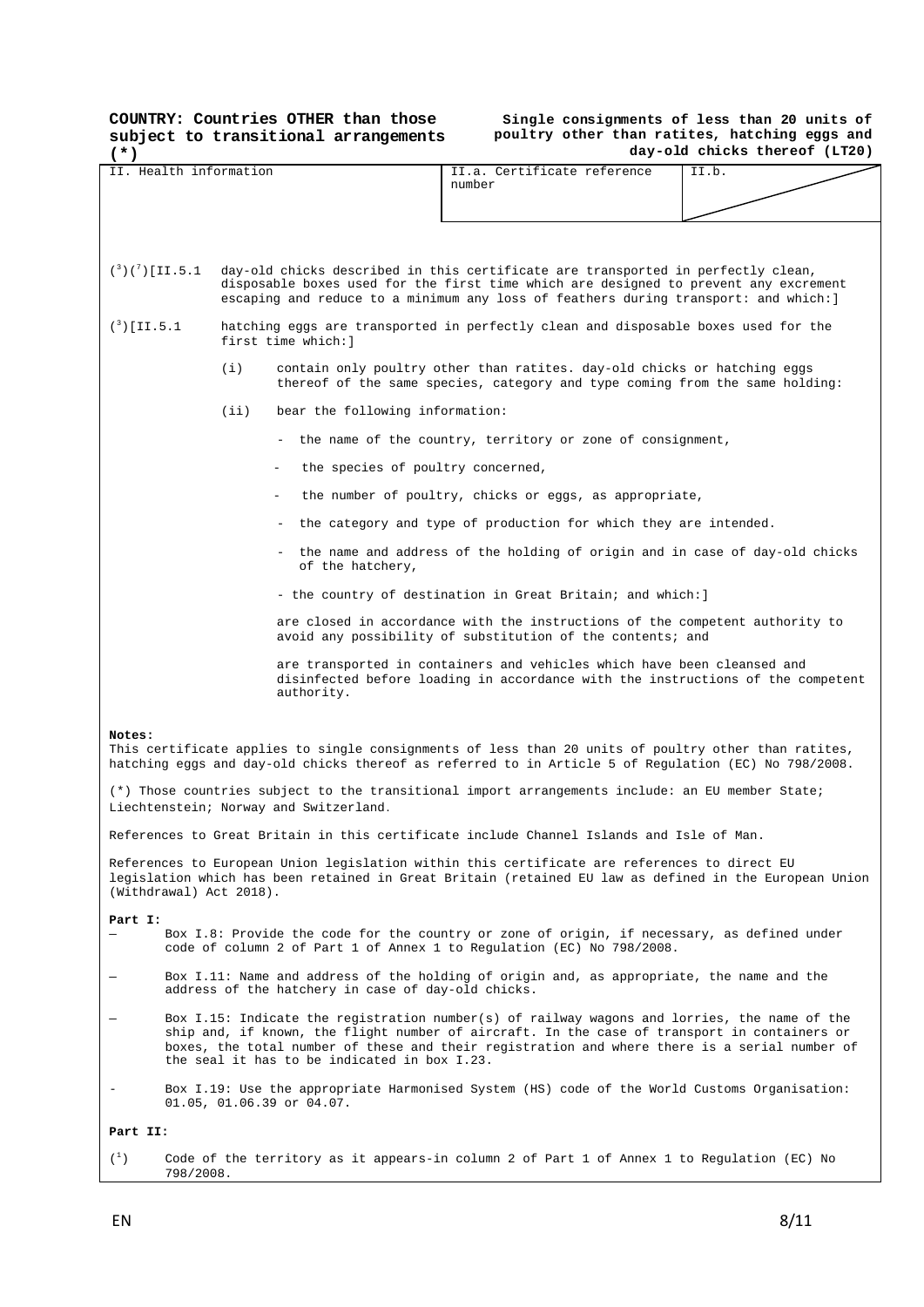**COUNTRY: Countries OTHER than those subject to transitional arrangements** 

#### **Single consignments of less than 20 units of poultry other than ratites, hatching eggs and day-old chicks thereof (LT20)**

| (*)            |                                                                                                                                                                                                                                                                                                                                                                                                                                                                                                                                                                                                                                                                                                                                                     |                                       | аау-оца спіскв тлегеог (штио) |  |  |  |  |  |  |
|----------------|-----------------------------------------------------------------------------------------------------------------------------------------------------------------------------------------------------------------------------------------------------------------------------------------------------------------------------------------------------------------------------------------------------------------------------------------------------------------------------------------------------------------------------------------------------------------------------------------------------------------------------------------------------------------------------------------------------------------------------------------------------|---------------------------------------|-------------------------------|--|--|--|--|--|--|
|                | II. Health information                                                                                                                                                                                                                                                                                                                                                                                                                                                                                                                                                                                                                                                                                                                              | II.a. Certificate reference<br>number | II.b.                         |  |  |  |  |  |  |
| $\binom{2}{ }$ | Keep as appropriate.                                                                                                                                                                                                                                                                                                                                                                                                                                                                                                                                                                                                                                                                                                                                |                                       |                               |  |  |  |  |  |  |
| $\binom{3}{ }$ | Keep if appropriate.                                                                                                                                                                                                                                                                                                                                                                                                                                                                                                                                                                                                                                                                                                                                |                                       |                               |  |  |  |  |  |  |
| $({}^4)$       | This quarantee applies only for poultry-belonging to the species of Gallus gallus and turkeys.                                                                                                                                                                                                                                                                                                                                                                                                                                                                                                                                                                                                                                                      |                                       |                               |  |  |  |  |  |  |
| (5)            | Restrictions relating to the approval by the appropriate authority in Great Britain of a<br>salmonella control programme as listed in Part 2 of Annex 1 do not apply for single<br>consignments of less than 20 units of poultry other than ratites, hatching eggs and day-old<br>chicks thereof, when destined for primary production of poultry for private domestic use or<br>leading to the direct supply, by the producer, of small quantities of primary products to the<br>final consumer or to local retail establishments directly supplying the primary products to<br>the final consumer provided they were subjected to testing before dispatch in accordance with<br>point (7) of Section I of Annex 3 to Regulation (EC) No 798/2008. |                                       |                               |  |  |  |  |  |  |
|                | If any of the testing results were positive for the serotypes below during the life of the<br>flock, indicate as positive:                                                                                                                                                                                                                                                                                                                                                                                                                                                                                                                                                                                                                          |                                       |                               |  |  |  |  |  |  |
|                | - flocks of breeding poultry: Salmonella Hadar, Salmonella Virchow and Salmonella Infantis;<br>- flocks of productive poultry: Salmonella Enteritidis and Salmonella Typhimurium.                                                                                                                                                                                                                                                                                                                                                                                                                                                                                                                                                                   |                                       |                               |  |  |  |  |  |  |
| (6)            | This guarantee is required only for poultry other than ratites, hatching eggs or day-old<br>chicks thereof coming from countries, territories or zones where Article 13(1) of Regulation<br>(EC) No 798/2008 applies.                                                                                                                                                                                                                                                                                                                                                                                                                                                                                                                               |                                       |                               |  |  |  |  |  |  |
| $\binom{7}{ }$ | Please note that according to Regulation (EC) No 1/2005 poultry or day-old chicks will be<br>checked by competent authorities if they are fit to continue the journey after entry into<br>Great Britain. In the case the requirements are not fulfilled, the animals need to be unloaded<br>and further measures taken.                                                                                                                                                                                                                                                                                                                                                                                                                             |                                       |                               |  |  |  |  |  |  |
| $(^{8})$       | For countries or territories with the entry 'N' in column 6 of Part 1 of Annex 1 to Regulation<br>(EC) No 798/2008, for single consignments consisting of less than 20 units of poultry other<br>than ratites, hatching eggs and day-old chicks thereof (LT20) only, this means that in the<br>case of an outbreak of Newcastle disease as defined in Regulation (EC) No 798/2008 then the<br>country code or territory code shall continue to be used but this will exclude any area under<br>official restrictions, by the third country concerned in relation to Newcastle disease, at the<br>date of issue of this certificate.                                                                                                                 |                                       |                               |  |  |  |  |  |  |
| (°)            | This guarantee is only required for poultry other than ratites, hatching eggs and day-old<br>chicks thereof when coming from countries, territories or zones with the entry 'X' in column 5<br>of Part 1 of Annex 1 to Regulation (EC) No 798/2008.                                                                                                                                                                                                                                                                                                                                                                                                                                                                                                 |                                       |                               |  |  |  |  |  |  |
|                | This certificate is valid for 10 days.                                                                                                                                                                                                                                                                                                                                                                                                                                                                                                                                                                                                                                                                                                              |                                       |                               |  |  |  |  |  |  |
|                | Official Veterinarian                                                                                                                                                                                                                                                                                                                                                                                                                                                                                                                                                                                                                                                                                                                               |                                       |                               |  |  |  |  |  |  |
|                | Name (in capital letters):                                                                                                                                                                                                                                                                                                                                                                                                                                                                                                                                                                                                                                                                                                                          | Qualification and title:              |                               |  |  |  |  |  |  |
| Date:          |                                                                                                                                                                                                                                                                                                                                                                                                                                                                                                                                                                                                                                                                                                                                                     | Signature:                            |                               |  |  |  |  |  |  |
| Stamp:         |                                                                                                                                                                                                                                                                                                                                                                                                                                                                                                                                                                                                                                                                                                                                                     |                                       |                               |  |  |  |  |  |  |